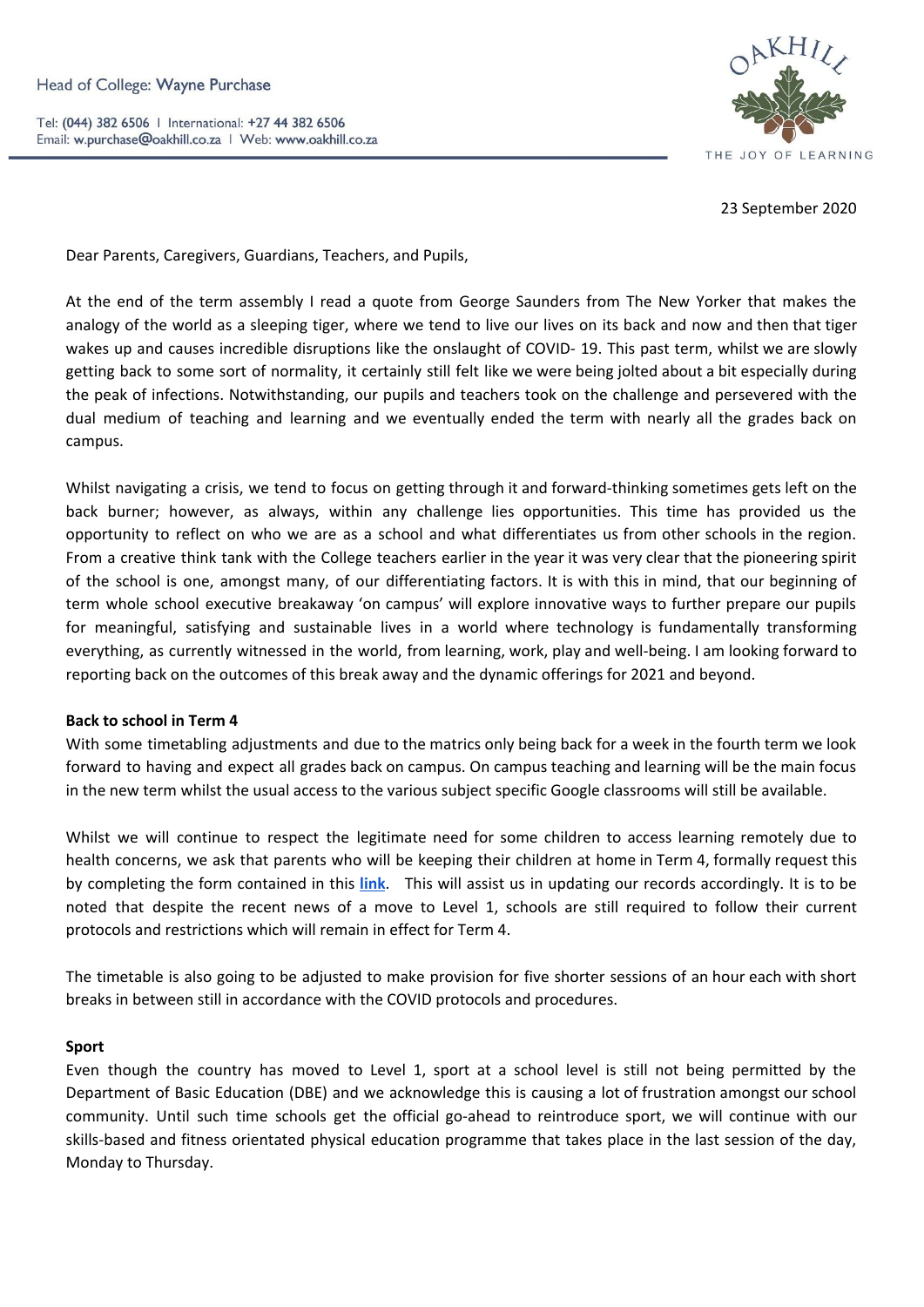Tel: (044) 382 6506 | International: +27 44 382 6506 Email: w.purchase@oakhill.co.za | Web: www.oakhill.co.za



Furthermore, we have applied for our swimming pool to be certified so that water-based skills training can also commence for the 2021 water polo season. Planning for our ten year anniversary Chukka Festival has commenced in earnest . We certainly hope that it's all systems go for school sports in 2021!

### **School uniform**

Next term will see us going back into our regular school uniform. I am sure there are a few parents that are most grateful!

It is undoubtedly going to be a challenge for some of our pupils to return back into school uniform and adhere to the guidelines after such a long time in civvies. However, we need to be reminded of the importance of the unifying factor of our uniform in instilling school pride and the sense of belonging underpinned by our core values.

Please could you take the opportunity during the holiday to rectify any lockdown hair colour experimentations or styles. Some really interesting hair colours were starting to make their debut this past term!

The clothing shop is also currently fully stocked and is open for purchases on Monday, 5 October from 9h00-13h00. Please see [this](https://www.oakhill.co.za/wp-content/uploads/2018/06/College-uniform-Policy.pdf) link as a reminder for the uniform guidelines for the College. It has also been very heartening to see how our pupils, through the Student Representative Council, have taken ownership of their uniform with the submission of a proposal to introduce chino shorts in place of the blue shorts currently in place.

#### **Tuckshop**

As mentioned in a previous letter the tuckshop will not be open next term. However, we look forward to the reopening of it at the start of the new year.

#### **End of year examinations**

Matric final examinations start on Wednesday 14 October. As per normal, the matrics will be writing their final examinations off campus at St Boniface Catholic Church in Knysna. Despite a challenging year, we are confident that our 2020 matric cohort will do us proud and on behalf of the whole school we wish them the very best of luck.

The other exam commencement dates are as follows:

- Grade 10: Thursday, 15 October
- Grade 11: Monday, 2 November
- Grade 8 & 9: Thursday, 12 November

#### **Upcoming events in Term 4**

We are excited to be able to continue with our planned Grade 10 Odyssey this year. The three groups will be leaving for Odyssey after their examinations on 5, 6 & 7 November. This is such an enriching Oakhill tradition and it would have been very sad if the current Grade 10s had missed out on this opportunity due to this year's events.

We will also be hosting the annual Celebration of Excellence, Valediction and Matric Dance at the end of November for our Matric Group. These are wonderful experiences for our current matrics to look forward to post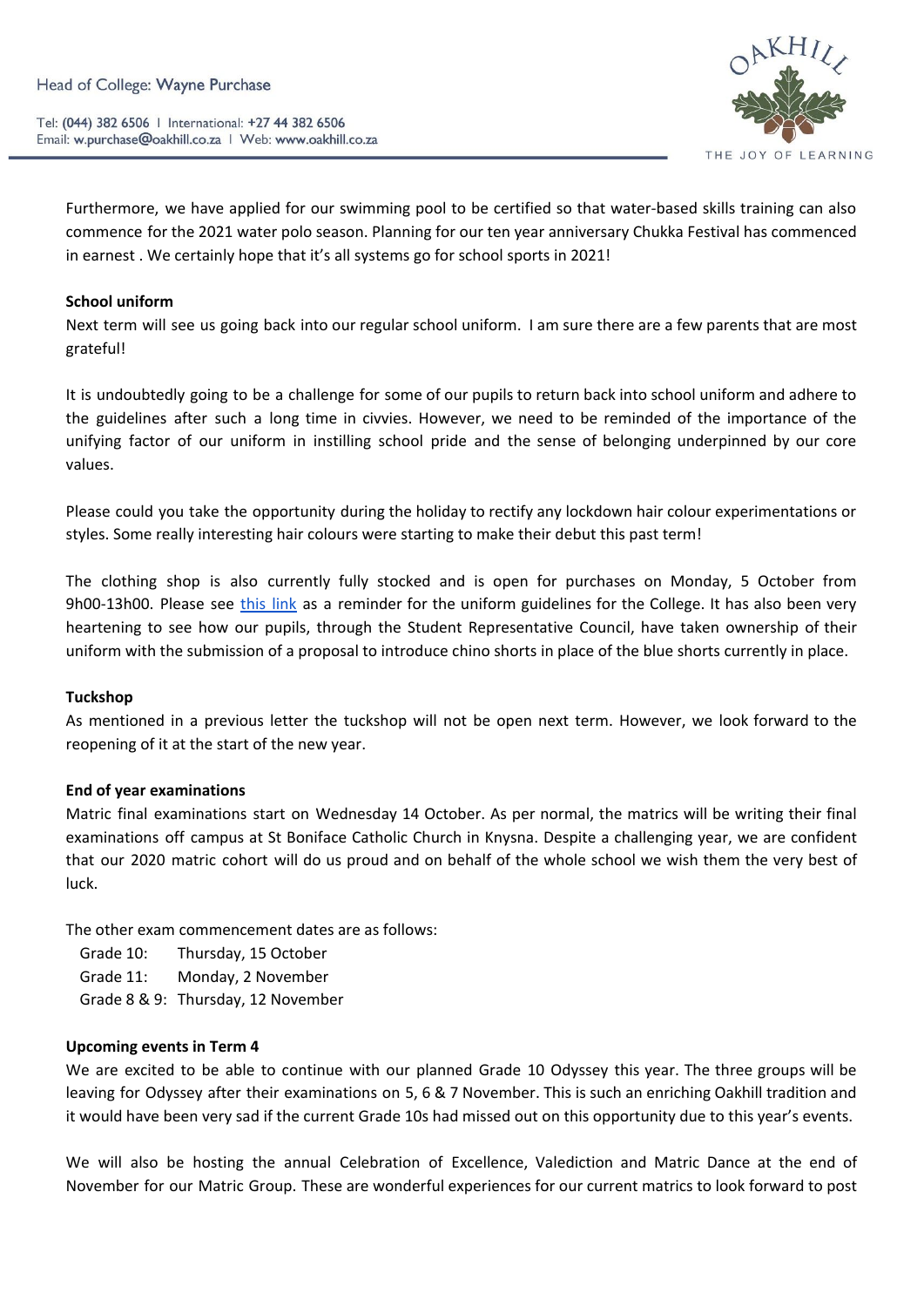Tel: (044) 382 6506 | International: +27 44 382 6506 Email: w.purchase@oakhill.co.za | Web: www.oakhill.co.za



their final examinations. The Celebration of Excellence for Grades 8 to 11 has also been shifted to the end of year and will take place on the morning of the last day of school on Wednesday, 2 December.

The annual Matric Art Exhibition is always a highlight on the Oakhill calendar, and this year will certainly be no exception. The opening night of the exhibition will be for the current matric art pupils and their families and the exhibition will be open daily for public viewing from 12 - 17 October.

#### **Staff news**

Louise Fourie, our Head of Department of Afrikaans will be retiring at the end of the fourth term and we wish her much joy in her retirement years. She will be offering Afrikaans tutoring in the future. Tiemke Rijpstra has been appointed as Head of Department and we wish her much success in her new role. We are currently busy finalising the interview process for a new Afrikaans teacher.

Samuel Booysen, from the Maintenance Department finished up with us at the end of July to explore other work opportunities in the construction industry.

It is with much sadness that we say farewell to Gladwin (Chicco) Ponela at the end of the fourth term as well. He has accepted a promotion post at St Albans in Pretoria which is also closer to his family. We thank him for his incredible contribution to Oakhill sport over the last 10 years. We will do a more formal farewell at the end of the term.

We are also in the process of interviewing candidates for the Director of Sport position. The calibre of the candidates that have applied are very encouraging and speaks to the impressive reputation of our school.

## **Thank you**

I would like to thank the College teachers for maintaining their positive attitude and sense of humour throughout this very unsettling time. Their sheer determination to ensure the very best for our pupils was highly commendable!

Furthermore I would like to thank the sports staff for assisting with the smooth running of substitution classes and break duties in conjunction with the teachers, to ensure the necessary social distancing. I would also like to thank our Servest support staff for maintaining the high standards of cleanliness as required by COVID protocols and procedures, and the administrative staff for the well-oiled administrative functioning of the school.

In closing, I would like to thank all our parents, guardians and carers for all the support and guidance given to their children as well as the school over the last term. We acknowledge it has not been an easy time for our families and many sacrifices had to be made. Next term is short in duration, and we hope it brings about a lot of positivity and that the 'tiger' remains asleep at least for a little while.

Warm regards,

Wohnschare

Wayne Purchase